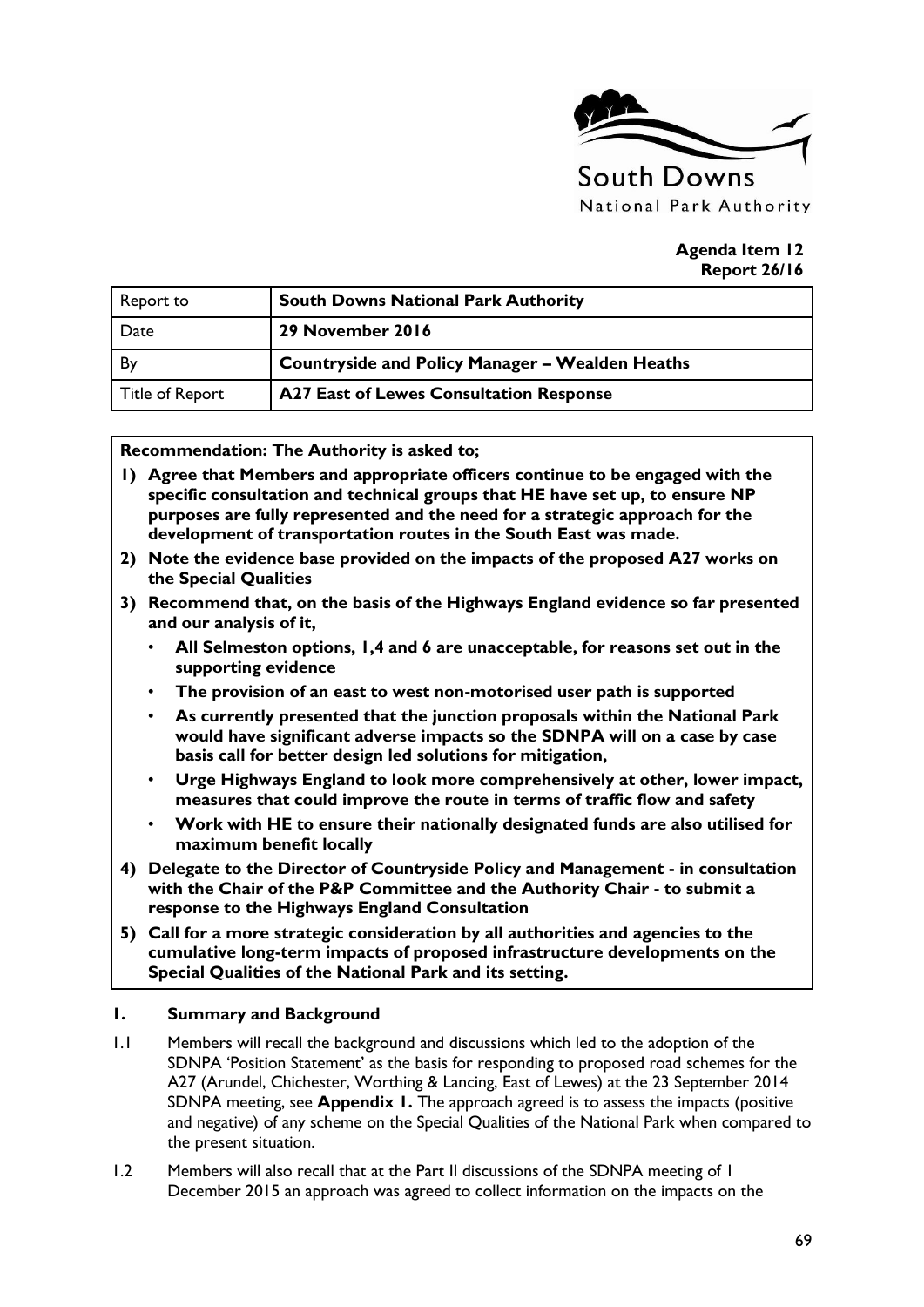Special Qualities to inform our response to the consultation by Highways England (HE) and their consultants.

- 1.3 The pre P&P members session on the 1 November 2016 heard from officers who gathered evidence and commissioned research which is contained or linked within the appendices with regards to the proposed scheme east of Lewes to Polegate to help Members form a view and assess the impacts.
- 1.4 Members also had the opportunity to listen to Highways England and WS Atkins, their consultant engineers, and be reminded of the officers' evidence at a site visit and workshop on the 17 November 2016 at Firle/Selmeston where the afternoon's session centred on the recommendations for this report.
- 1.5 Members also requested at their December 2015 NPA meeting that the impacts of the four schemes at Chichester, Arundel, Worthing and east of Lewes should be assessed as to their cumulative impact on the rural economy of the SDNP at a high level.
- 1.6 The subsequently commissioned economic report by Steer Davies Gleave is due in mid December.

# **2. Current Situation**

Highways England Consultative/Steering group structure

- 2.1 Throughout the process HE and their consultants have engaged with stakeholders in a variety of ways. This includes talking to key stakeholders behind the scenes, formal stakeholder events, and different levels of officer/member groups
- 2.2 This approach has sometimes appeared haphazard and without reasons for those involved. Timescales are often tight which has meant that some meetings have been missed. From HE's and their consultant's perspective this way of working makes absolute sense because key pieces of work come up for which they need further information or feedback. Meetings therefore happen in a rather apparently random fashion, with work not falling neatly into monthly or quarterly sections
- 2.3 The overall process is as prescribed in the Highways Design Manual for Roads and Bridges in which a sequence is followed where preliminary work is done, key stakeholders views are sought, amendments and further designs are brought forward and updates given regularly, before going on to submit a preferred option, which is then ratified, modified or refused, and then onto construction phase
- 2.4 The SDNPA involvement for the scheme east of Lewes has been limited through a number of channels, and has not followed the same model as at Chichester and proposed for Arundel and Worthing/Lancing, where;
	- a) A Senior Officers group on which the CEO has a seat
	- b) A Members Group for which the appropriate member will sit/be consulted
	- c) A Focus Group for officers and communications teams
	- d) A Technical Working Group for officers
	- e) An Environmental Group was formed (Chichester scheme only)
- 2.5 For the east of Lewes schemes, officers have met HE and Atkins as part of key stakeholder events and also had smaller meetings with a few partners present or on our own, the first Focus Group meeting did not take place until Oct 16.
- 2.6 As part of an unofficial meeting with ESCC and HE/Atkins in June 2016 officers were informed that public consultation for the proposed scheme east of Lewes to Polegate would be held in November 2016. Previously consultation was planned for Spring 2017, but this has been brought forward.
- 2.7 The SDNPA discussions with HE and consultants have focused on;
	- Junctions turning off and onto the A27
	- Improving accessibility for non-motorised users alongside and across the A27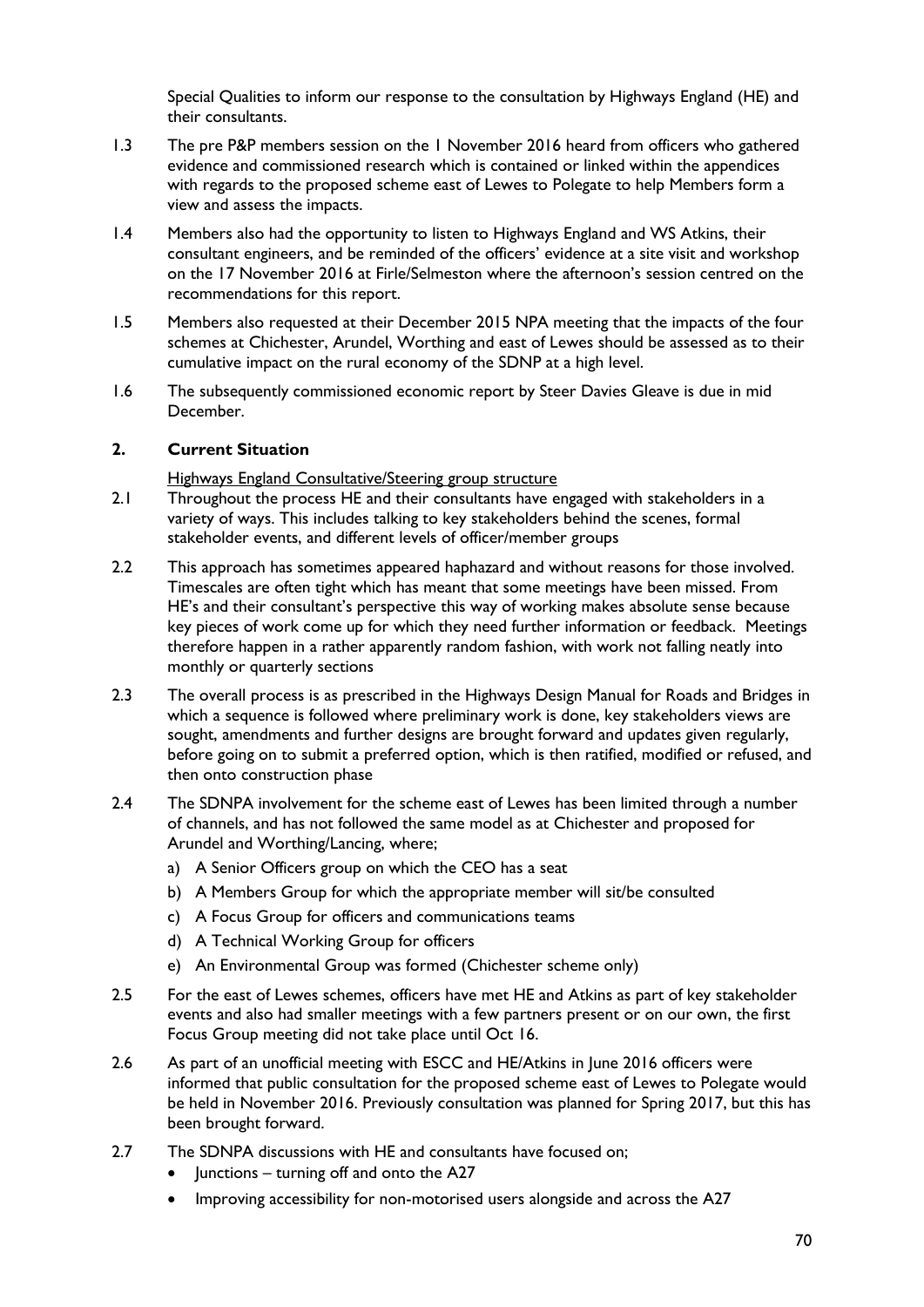- Provision of laybys to allow stricken vehicles to be moved off the carriageway
- The proposals for a 2km and subsequently a 4km bypass for Selmeston, passing through the SDNP
- Journey time reliability, accident records and speed limits
- The overall impacts on the special qualities of the SDNP.

# 2.8 **Planning Considerations**

- 2.9 It is relevant to look at Government policy with respect to maior development as set out in the National Planning Policy Framework (NPPF)
- 2.10 Paragraph 17 sets out the broad planning principles in plan and decision making. These encourage the delivery of multiple benefits from land use in both rural and urban areas including reference to ecosystem service functions such as flood mitigation, carbon storage and provisioning services such as food and fuel.
- 2.11 Paragraph 109 recognises that value and wider benefits of ecosystem services and requires that the planning system contribute to their enhancement and protection.
- 2.12 Paragraph 114 requires that Local Plans should take a strategic approach and plan positively for the creation, protection, enhancement and management of networks for biodiversity and green infrastructure.
- 2.13 Paragraph 115 of this document states that great weight should be given to conserving landscape and scenic beauty, wildlife and cultural heritage in National Parks, the Broads and Areas of Outstanding National Beauty
- 2.14 Paragraph 116 then goes on to say that planning permission should be refused for major development except in exceptional circumstances and where it can be demonstrated to be in the public interest
- 2.15 Paragraph 117 also states that planning policies should contribute to the promotion of coherent ecological networks.
- 2.16 The construction of a major trunk road around Selmeston would clearly trigger the "major development test" as set out in paragraph 116 of the NPPF as follows:
	- 1) The need for the development, including in terms of any national considerations, and the impact of permitting it, or refusing it, upon the local economy;
	- 2) The cost of, and scope for, developing elsewhere outside the designated area, or meeting the need for it in some other way; and
	- 3) Any detrimental effect on the environment, the landscape and recreational opportunities, and the extent to which that could be moderated.

# **3. Impacts on the Special Qualities of the SDNP**

- 3.1 To fully understand the impacts on the special qualities of the SDNP, information was needed to assess the following key areas
	- Landscape impact, visually, tranquillity, accessibility
	- **Biodiversity**
	- Archaeological/Cultural heritage
	- Transport modelling
	- Economy
	- Ecosystem Services
- 3.2 It has not been possible to commission any work for traffic modelling as data has not been made available from Atkins or HE, but the types of impacts the SDNPA would be looking to ensure are taken into account are
	- a) Understanding the balance between local and through traffic and what that means both now and in the future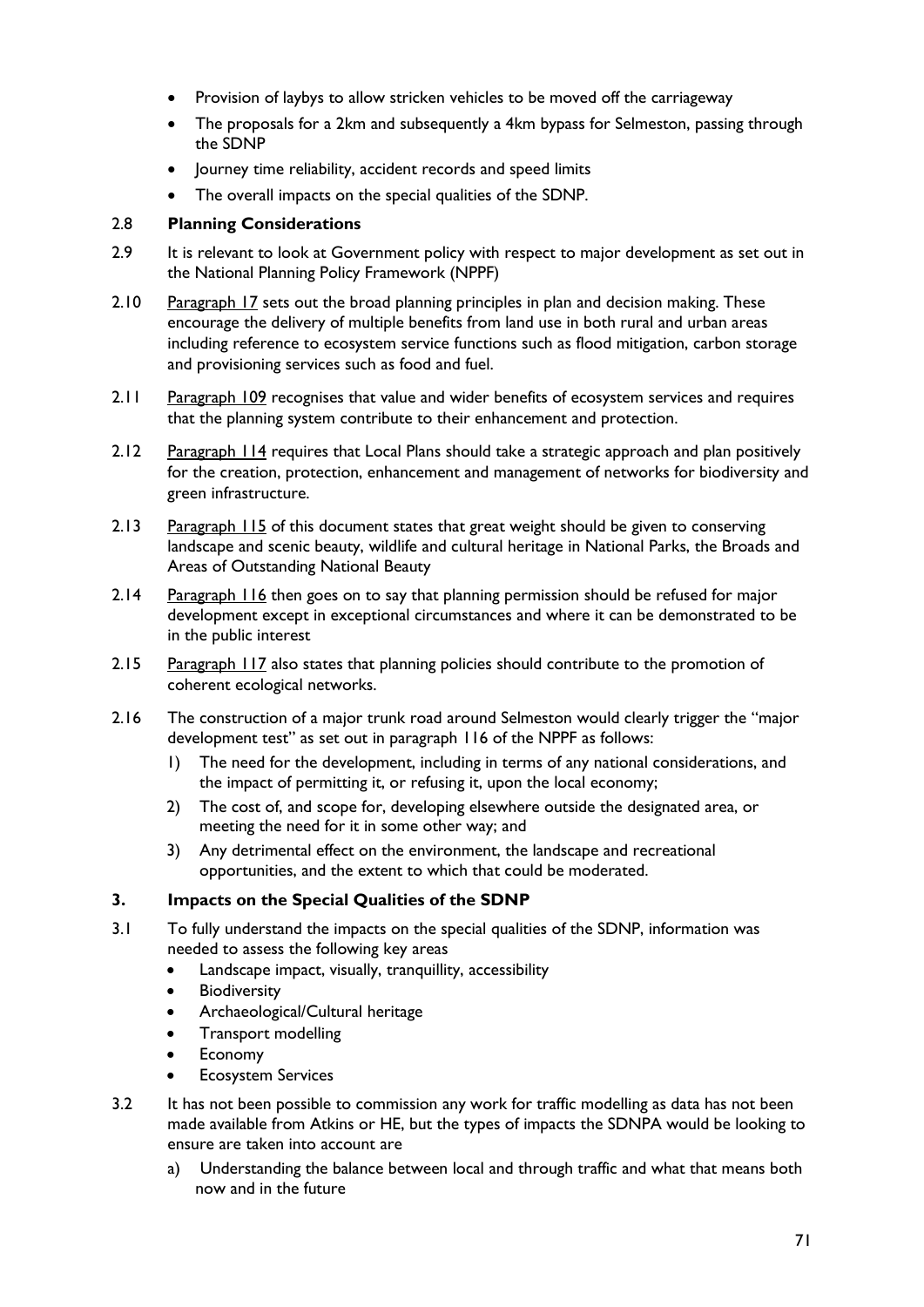- b) The effects of changing traffic route patterns, mix of traffic (HGVs, car, bus etc.) and volumes on the local roads into and from the SDNP, to assess whether these local road networks have sufficient capacity to accommodate changes and the effects on the communities through which they pass
- c) The impacts of traffic volumes at neighbouring pinch points at Lewes and around Polegate/Hailsham/Eastbourne, to understand the extent to which any potential journey time savings would be lost in increased waiting times elsewhere on the route.

# **4. Headlines from Landscape, Access and Visual Impact analysis (including, Tranquility)** (Full report linked at **Appendix 2**)

# Summary Conclusions of Landscape Assessment

# **Description**

- 4.1 SDNP have appointed consultants to undertake an assessment of the Landscape and Visual impacts of the route options for the A27 East of Lewes. This work is being carried out in advance of the public consultation for the proposals in order that the authority is well informed about the likely effects of the various options as the schemes are developed in more detail. At this stage our consultants have been working on outline design drawings which are not full scheme designs. Therefore these are to be regarded as interim conclusions based on the information available at this time.
- 4.2 The following report outlines the conclusions of the assessment process at this stage and can be read in conjunction with the scheme drawings and mapped information provided by SDNP GIS team.

# Background information

4.3 The existing route of the A27 between Lewes and Polegate is of some age - the existing route is clear on the 1870 edition OS. The Sussex historic landscape character assessment shows field patterns of consistent age surrounding the route. What these maps tell us is that the route has been largely unchanged for roughly 130 years. The surrounding field patterns, boundary hedgerows and trees which line the route, land use, noticeably undulating topography and the existence of mature hedgerows, woodland and water courses also contribute to the sense of intactness, rurality and containment.

# Landscape planning policy

- 4.4 The route options fall within two planning areas Wealden District Council and Lewes District Council, both of which share Joint Core Strategies with SDNP. The Joint core strategies will be superseded by the SDNP Local Plan in the future, the emerging policies of which carry little weight. Both WDC and LDC Joint Core Strategies have strategic policies relating to the protection of the landscape of the South Downs National Park and the conservation of its character. In addition the saved policies of both previous Local Plans set this out in more detail in relation to specific types of development.
- 4.5 It is understood that the preferred route for the A27 improvement scheme, will be progressed through the Infrastructure planning procedure, rather than through the local authority planning process. The proposals will be submitted to the Planning Inspectorate for approval of a Development Consent Order (DCO) on the grounds of national interest. It is not known how much weight is given to local plan policy in the DCO process.
- 4.6 Clearly the proposals would fall into the category of major development and in terms of the NPPF would need to satisfy the tests in paragraphs 115 and 116.

# Landscape Character description

4.7 This length of the A27 is within the Scarp Footslopes Landscape character area according to the South Downs Integrated Landscape Character Assessment (SDILCA). It comprises the lowland shelf that lies at the foot of the steep northern scarp of the South Downs east of the Arun Valley. The landscape type is dominated by the chalk scarp which forms a dramatic backdrop. The footslopes themselves form a transition between the steep chalk scarp to the south and the low weald to the north. The SDILCA describes the area as having complex geology giving rise to a locally undulating landform. The mosaic of farmland and woodland with irregular fields of arable and pasture bounded by an intact network of thick hedgerows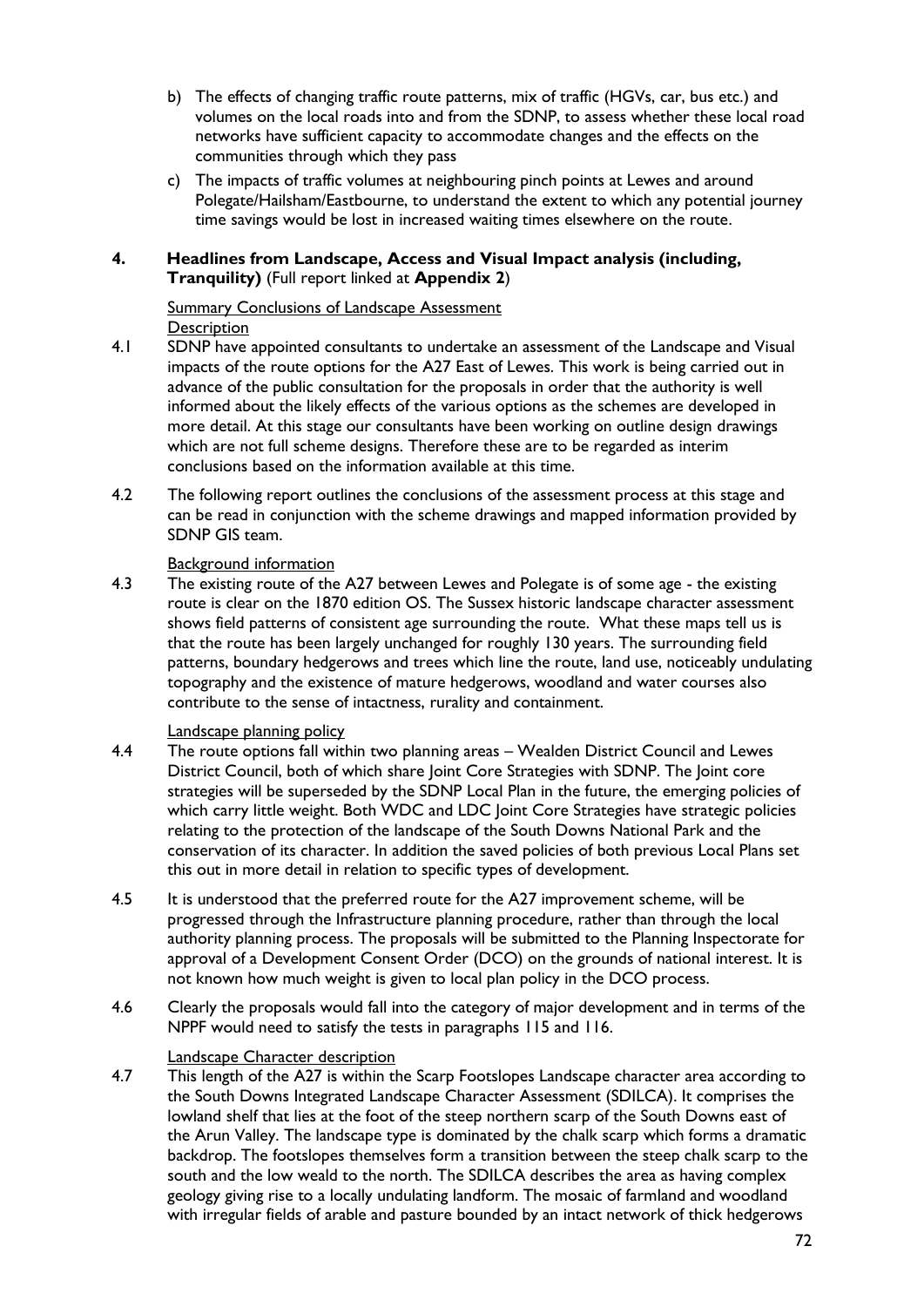with hedgerow oaks and woodland. Streams arising from springs at the foot of the chalk flow northwards in narrow hidden stream valleys, some enshrouded in woodland. Underhill lanes, often surviving as rural lanes or rough tracks, indicate the course of ancient coaching lanes at the scarp foot. Impressive panoramic views onto the footslopes from the adjacent scarp and downs reveal a balanced woodland and farmland mosaic.

#### Experiential and cultural qualities

4.8 The SDILCA identifies the scarp footslopes as a deeply rural landscape with a low incidence of built intrusion. The over-riding sense of tranquillity is locally eroded by the A27 and the railway. The scarp footslopes are also noted for being the home of writers and artists colonies, most notably being the Bloomsbury set whose summer retreat was Charleston Farmhouse, to the south west of Selmeston.

#### Landscape Sensitivity and forces for change

- 4.9 All of these characteristics are identified as being vulnerable to change, particularly from the cumulative effect of piecemeal changes. Whilst the wooded and hedgerow'd character provides opportunities to absorb some landscape change; the area is highly visible from the adjacent scarp, which increases its visual sensitivity to large scale change. The scarp is a large area of open access land which is criss-crossed by the PROW network, lanes and tracks (many of which are historic) which provides opportunities for access in the SDNP to the large population of Eastbourne to the east.
- 4.10 The SDILCA identifies the 'progressive upgrading of the A27(T)as a force for change in the landscape.

#### Landscape impacts for the route options

- 4.11 Route options 1 and 4 for the A27 improvements East of Lewes both include the formation of a by-pass for the village of Selmeston, cutting a new alignment through greenfield land. Route option 1 (the southern off-line option) would be a total of 3.9km long, and route option 4 (the near off-line option) would be a total of 1.7km long. Both of these options would involve converting the existing route of the A27 into a single track road with shareduse path alongside, and in the case Option 1 some sections of the existing route would be converted to a footway and cycle way, but closed to vehicular traffic. Route option 6 involves improvements to a 4km long section of the A27 mostly on its existing footprint in the Selmeston Area, but with a short section between Selmeston and Alciston where an existing bend in the road would be smoothed out by creating a wider curve, cutting a track into the adjacent fields.
- 4.12 All 3 options would involve significant vegetation loss, including hedgerows, tree-belts and parts of woodlands. Similarly, all 3 options involve considerable earthworks, with the creation of cuttings and embankments to smooth out the vertical alignment of the A27 route. In particular, Routes 1 and 4 include proposals to dig a substantial cutting through Mill Hill (south-west of Selmeston), with an elevated section on its approach. All 3 options include proposals to create an elevated section over the local valley between Selmeston and Alciston (albeit in different positions for each option, with differences in the proposed vertical elevations). In relation to Option 6, in order for these earthworks to be undertaken traffic would need to be taken away from the existing road and onto temporary construction roads stretching between Middle Farm and Molehill Shaw, and also on the treeline incline to Selmeston from the west.
- 4.13 The 2 by-pass options would cause issues of severance, cutting across routes of current public rights of way. Route option 1 would likely require the stopping-up of public footpaths 2, 5a, 6, 7 and 8, and Route option 4 would likely require the stopping-up of public footpaths 2 and 14. In addition both route options would cut across existing farmland, dividing fields in two and in places leaving remnant parcels of land which are small and may not be a viable opportunity for continued agricultural use. The on-line road improvement option has the advantage of not causing an increase in severance.
- 4.14 Aside from the direct physical and landform effects of all 3 options for the route at Selmeston, each option would have implications for the wider landscape and visual amenity. In particular, both by-pass options would have significant implications for users of Bridleway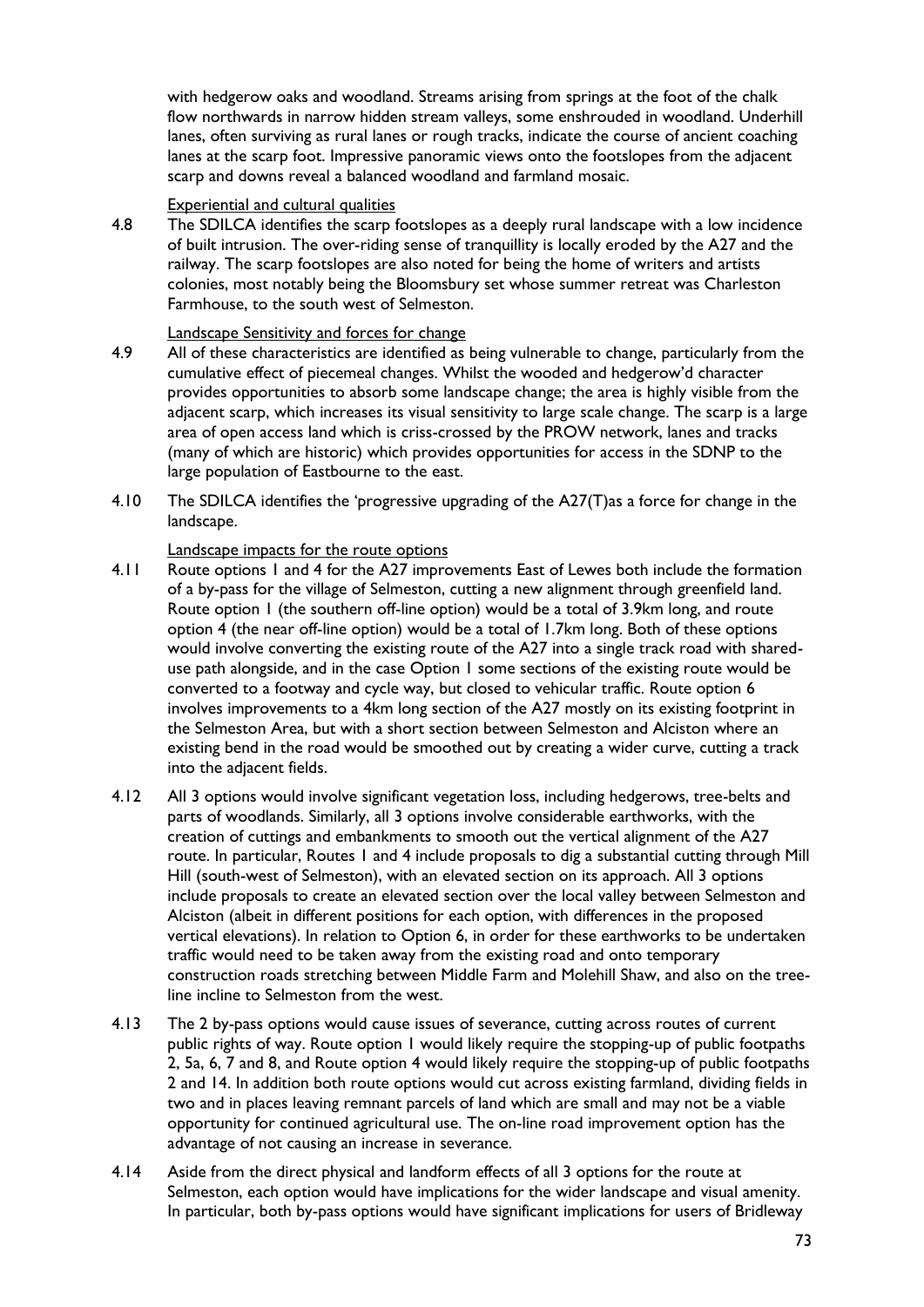4, 1a, 3 (from Charleston Farm to Bo-Peep Lane). From here, the sequence of cut and fill earthworks would be visible, particularly the substantial cutting through Mill Hill and the elevated section leading up to it. Vehicle movements are likely to be more apparent, and the road noise is likely to increase. This would have considerable implications for the pleasant pastoral scene / visual amenity and its field edge vegetation.

- 4.15 Similarly, both by-pass options would have significant implications for users of Bo-Peep Lane and Common Lane, with the section of raised carriageway tracking a route across the local valley between Selmeston and Alciston being a notable visual and landscape change. Again, vehicle movements are likely to be more apparent, the road noise is likely to increase and there would be considerable implications for the pleasant rural scene / visual amenity. Furthermore, the proposed road would cross over Bo-Peep Lane, and the sense of being in an enclosed rural lane would be comprehensively erased.
- 4.16 Both by-pass options would have significant implications for users of public footpaths 4, 5a, and 14 (i.e. the route from Alciston village to Selmeston village). Again, the section of raised carriageway tracking a route across the local valley between Selmeston and Alciston would be notable visual and landscape change, with similar implications as those described above.
- 4.17 Each of these landscape or visual effects are likely to have adverse implications for the SDNPAs statutory purposes, in particular the promotion of opportunities for the understanding and enjoyment of the park's special qualities. From the high ground (such as along the nearby Downs ridge, and at Wendover Hill to the south-east, and Mount Caburn to the north-west, the road-realignment may to some extent affect enjoyment of the breathtaking views. Elsewhere (particularly on the network of Public Rights of Way on the scarp footslopes, nearer to the proposed A27 route) the proposed road improvements may erode the tranquillity and perceived un-spoilt qualities of the landscape. Wherever the road improvement proposals would cause truncation of the existing landscape experience (by cutting a route through it / severing a Public Right of Way) this would be contrary to the SDNPAs statutory purposes of conserving and enhancing the natural beauty, wildlife and cultural heritage, and the promotion and enjoyment of all 7 special qualities.
- 4.18 In some respects, the proposed Selmeston road improvement Option 4 would cause lesser landscape and visual effects than Option 1. In particular, it is not thought likely that effects would be felt along bridleway 2, 13 and 13a (from the Downs ridge to Charleston Farm) as the proposed road re-alignment route is not likely to be apparent in the overall scene, with Tilton Wood curtailing interconnectivity with the receptor route on the scarp slope, and close-range vegetation curtailing interconnectivity on with the receptor route on the scarp footslopes. Similarly, it is not thought likely that the section of road re-alignment proposed by Option 4 would be discernible in the overall scene from Mount Caburn (whereas the length of road stretching further west in Option 1 would be apparent).
- 4.19 The Selmeston road improvement Option 6 would have the least implications for the wider landscape and visual amenity. However, the implications it would have should not be underestimated. In order to facilitate the re-profiling of the road's vertical alignment, and inparticular the smoothing of the bend over the local valley between Selmeston and Alciston village, temporary roads would need to be constructed. A substantial amount of vegetation clearance, currently running alongside the A27 would need to be cleared. This would have the effect of making the road and the effects of traffic much more noticeable than it currently is, as the visual and acoustic screening qualities of the vegetation would be absent.

#### Separate Junction improvement options

4.20 In addition to the proposed road improvements at Selmeston, the proposed improvements of the route between Lewes and Polegate includes proposals at Drusilla's roundabout, Wilmington and Polegate All of these proposals would have direct physical implications for the landscape amenity, insomuch as they would require the clearance of some roadside vegetation. In many cases this would also expose nearby receptors to views of the highway, along with movement of vehicles across the scene and an increase in road noise. This would therefore erode the sense of tranquillity within the SDNP, and the experience of the setting of the national park along routes of entry into it.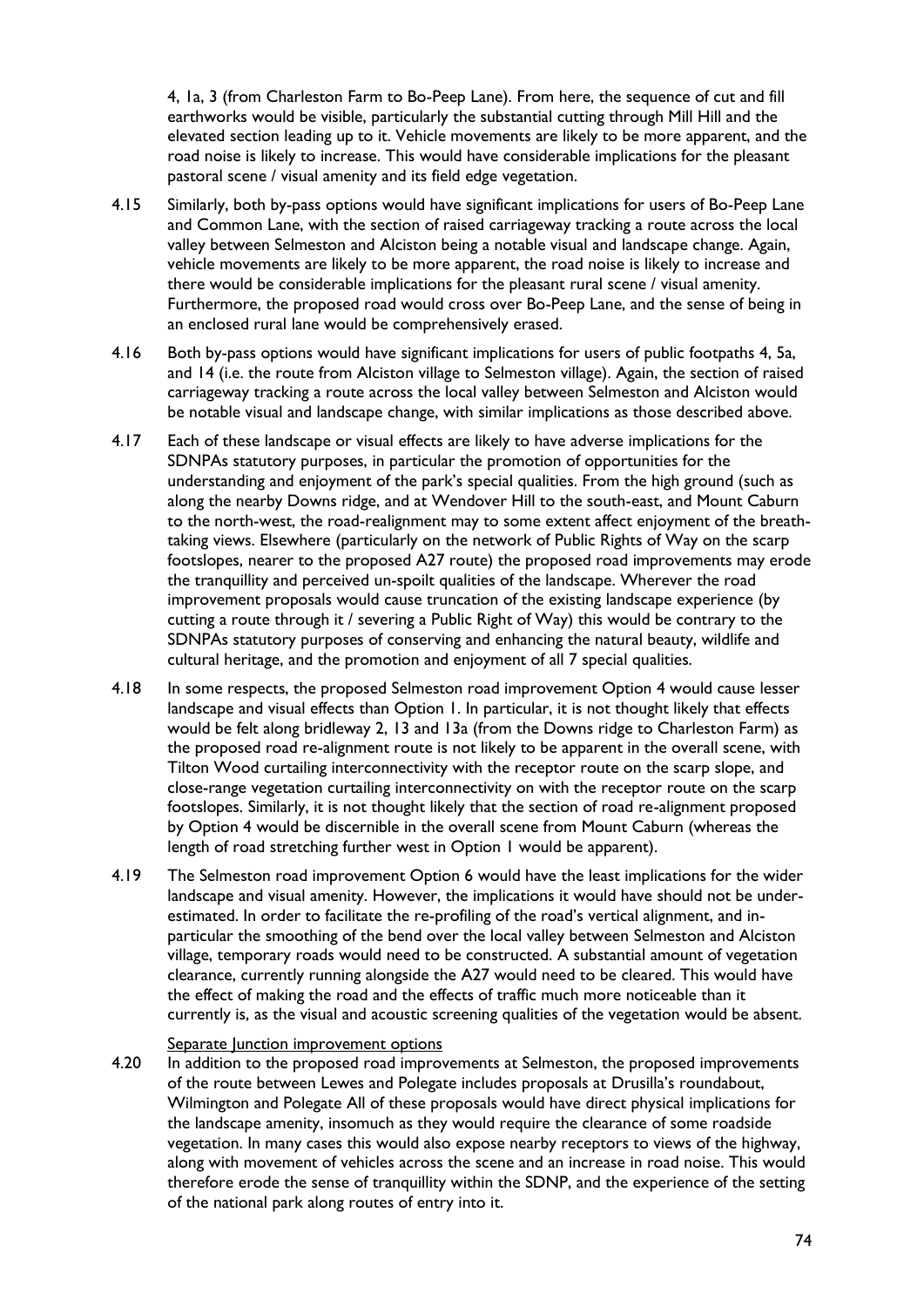- 4.21 The junction re-configurations are also generally impede connections to the wider PRoW network within and providing access into the SDNP. Whilst the road improvements have endeavoured to provide an NMU route alongside the A27, in an east-west direction, few opportunities have been exploited for providing NMU connections in north-south directions, and little provision has been made for NMU's to turn off the east-west route in order to access the SDNP or the setting of the SDNP to the north. The road improvements therefore would arguably have an adverse effect the SDNP's accessibility and PRoW severance.
- **5. Headlines for the Access element of Landscape, Access and Visual Impact Report** (Potential effects on the Public Rights of Way (PRoW) network and connectivity to the SDNP)

#### Summary of points

5.1 There is some provision for Non-Motorised Users (NMUs) along the A27 existing and proposed alignments and in general this is to be welcomed as it facilitates east – west movement and is an extension of existing provision. However, the overall impression is that non-motorised users will be disadvantaged by the proposed schemes. In particular north/south access across the A27 is severely impacted.

#### PRoW network impacts

- 5.2 A number of footpaths and bridleways are completely severed by the proposed route options including the long distance promoted paths: the Vanguard Way and Weald Way.
- 5.3 Provision for Non-Motorised Users is frequently on the northern side of the carriageway with few opportunities for users to access the South Downs National Park.
- 5.4 A recurring concern is the provision of pedestrian refuges to facilitate crossing the A27. Where these are provided no provision is made for cyclists and equestrians to also cross the carriageway. This is particularly disappointing where it can be reasonably assumed that horse-riders and cyclists would be using rural lanes and the bridleway network either side of the A27.

# Connectivity to villages and key destinations

- 5.5 Access to Charleston Farmhouse, a notable cultural destination, will be impeded by the proposals which appear to include the removal of the vehicle turning facility in the centre of the A27 carriageway. No provision is made for NMU's to cross the carriageway and access Charleston or the wider PRoW network.
- 5.6 Access to Alciston and the wider SDNP, particularly for horse-riders and cyclists, would be severely impeded by proposals to realign the A27.
- 5.7 There is an opportunity to improve connectivity for cyclists between Berwick railway station and Berwick village. However, the proposed improvements fail to address this issue and make no connection with either the existing promoted cycle route or the Vanguard Way long distance walking route.
- 5.8 At Wilmington, the proposed NMU subway is one of only two places where the proposed A27 improvements provide for pedestrians, cyclists and horse-riders to cross the A27 (the other place being the Pegasus Crossing at Drusilla's Roundabout). Its inclusion would benefit the PRoW network and enhance connectivity to the SDNP (notwithstanding concerns regarding landscape and visual effects). Additional footpaths to enable access to the proposed subway have not been detailed in the current drawings and would be required.

# **Conclusions**

5.9 In conclusion, the road improvement options with the least adverse landscape and visual, and access connectivity effects would be the Selmeston option 6 (on-line option), Wilmington junction option 1 (although it should be noted that option 2 has some benefits which option 1 does not have, particularly the retention of more woody vegetation which would be beneficial for containing the visual and landscape experiential effects), and either Polegate junction option 10 or 12 (but not Polegate junction option 13). However, the highway designs to-date have not provided any detail of landscape mitigation measures.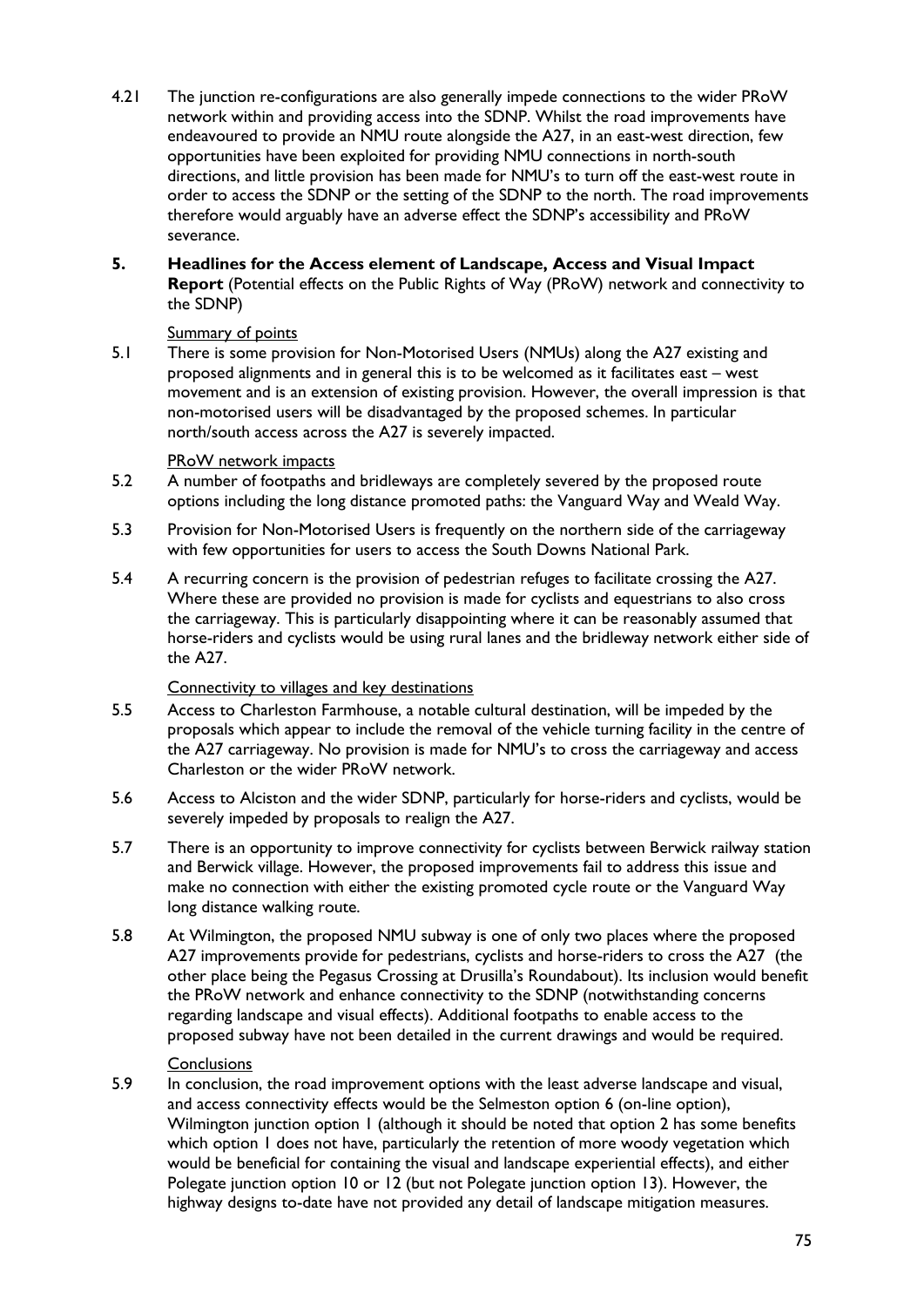Opportunities to undertake appropriate planting alongside the road improvements are considered to be imperative. Although planting would take time to establish, in the longerterm the adverse effects of the road improvements could be considerably reduced, with woody / native vegetation helping to 'settle' the road within its rural setting, containing views (i.e. reducing any significant visual effects to close-range viewpoints), making vehicle movement and noise less apparent in the overall scene.

# 6. **Headlines from Biodiversity** (full report in **Appendix 3**)

### Preliminary Headlines for Biodiversity

- 6.1 The SDNPA commissioned Hampshire County Council to carry out an ecological deskbased assessment for the proposed routes, which has yet to be received, but from our own desk top exercise we would have the following comments to make.
- 6.2 Both offline bypass routes would be likely to have a significant negative impact on biodiversity: protected sites, semi-natural habitat extent, quality and connectivity, and populations of native species.
- 6.3 The proposal likely to have the least adverse ecological impact is the largely online route, though potential significant negative impacts remain.

#### Designated sites: National.

6.4 The Firle escarpment Site of Special Scientific Interest is within 1km of the proposed bypass routes. Designated for the area of extensive lowland chalk grassland with rare and unusual plant species. All the proposed routes fall within SSSI impact zones.

#### Designated sites: Local

6.5 Tilton Wood Site of Nature Conservation Importance is designated for its ancient seminatural woodland which sits on clay soils over the chalk and is damp in nature. The most southerly proposal passes very close to the wood.

#### Protected Species

- 6.6 A significant number of protected and notable species occur within the 2km search radius for the proposed routes. These include various species of bats, dormice, water vole, reptiles, and great crested newt. Other protected species may be present which are representative of an area that is characterised by a mosaic of habitats such as woodlands, hedges, watercourses, arable and pasture land. These may be affected by the works, either directly or indirectly by unmitigated impacts.
- 6.7 Badger records are confidential and are not included in the report, however the citation for Tilton Wood does identify badger setts and therefore a full badger survey will need to be carried out in advance of any works.
- 6.8 There is a concern that the routes will sever extensive areas of habitat reducing connectivity and feeding corridors for species such as bats and dormice. Five species of bats have been recorded with feeding and maternity roosts in Tilton Wood and Selmeston and so it is likely that bats are commuting between the two areas.
- 6.9 These impacts will need to be fully assessed based on robust baseline information and field surveys; if this is not available for the initial route selection however, a precautionary approach to potential impacts is recommended which should first seek to avoid ecological impacts.

#### Priority habitats

6.10 The off line routes may impact on known areas of Ancient woodland, hedgerows which are key to providing connectivity, open water features and two chalk streams.

#### Invasive non-native species

6.11 The highway route options pass through areas where a number of non-native and invasive species have been recorded. In the majority, these relate to plant species and garden escapees, but include plants listed on Schedule 9 of the Wildlife and Countryside Act in England and Wales (including plants which are an offence to plant or otherwise cause to grow in the wild and plants that are illegal to sell) such as Japanese Knotweed.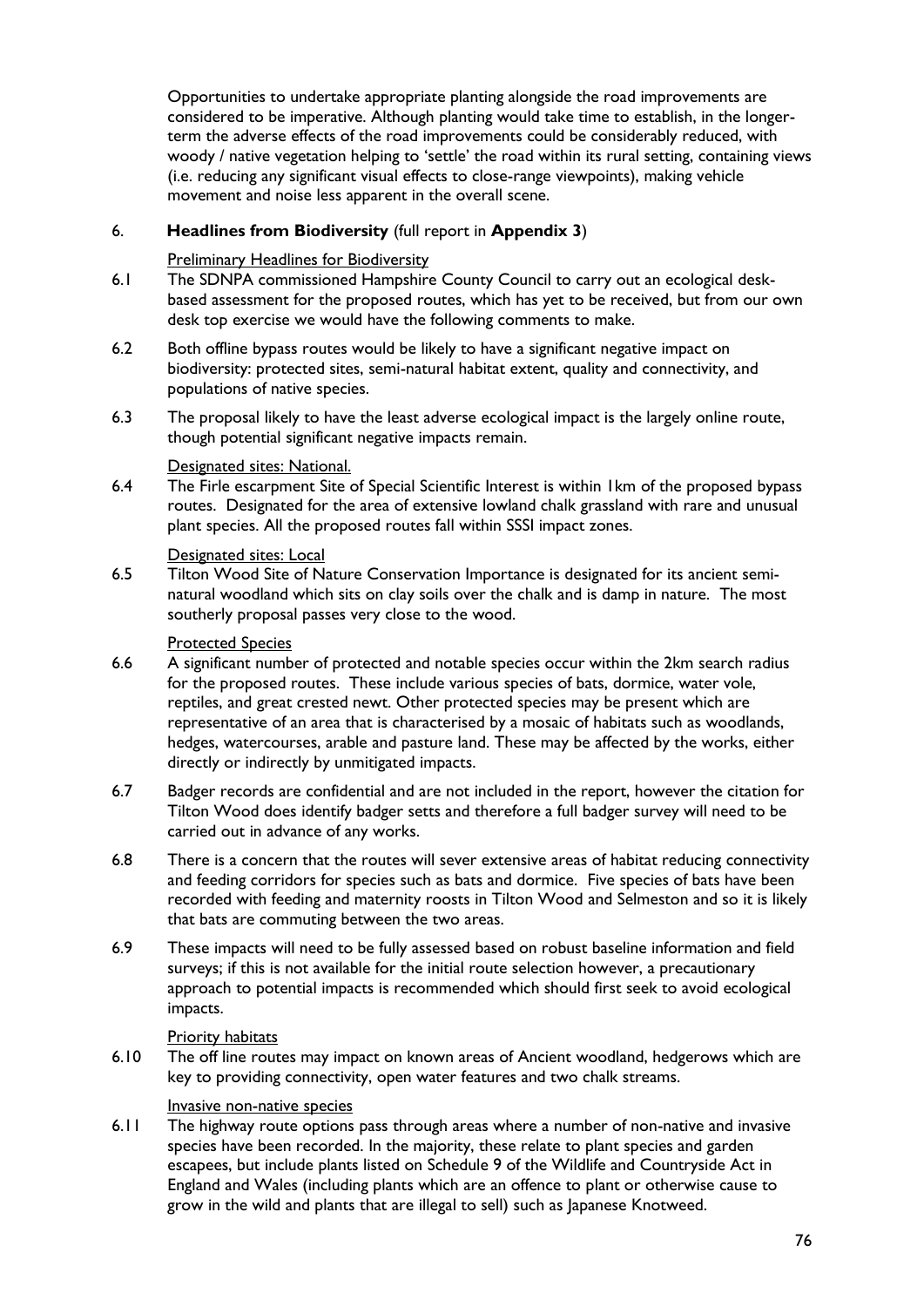6.12 Controlling the spread of these species is important but, especially in the case of Schedule 9 plants, construction projects can contribute to the spread of invasive species. The exact location of invasive species will need to be targeted for managed removal prior to any clearance or construction work. Based on the evidence reviewed to date there is considered to be **high potential** for non-native and invasive species to be present on all route options.

#### Ecological Enhancement

6.13 Natural Environment and Rural Communities Act 2006 encourages the incorporation of ecological enhancements into proposals. It is recommended that initial ecological surveys and reporting seek opportunities to contribute to biodiversity enhancement of adjacent habitats and contribute to existing initiatives.

#### Hydrological issues

- 6.14 The proposed routes cut through an area where clay soils cap the underlying chalk at the base of the Seaford chalk block. This area of chalk is a natural aquifer and the proposals will be adjacent to the natural spinglines, many of which are seasonal. Two chalk streams cross the proposed route. Any engineering works that cut into the chalk may expose the route to seasonal groundwater flooding.
- 6.15 The aquifer is also susceptible to contamination and the use of soak away drainage on highways has been shown to have a negative impact on the groundwater quality

# **7. Headlines from Archaeology/Cultural Heritage** (Full report at **Appendix 4**)

- 7.1 South Downs National Park Authority commissioned Hampshire Services to carry out a Desk-Based Preliminary Assessment (DBPA) of cultural heritage issues relating to the proposed new section of the A27 trunk road located between 5.5 and 9.5 km to the south east of Lewes, West Sussex. That assessment has studied the cultural heritage resource within a 500 metre wide study area that contains the likely route of the new road. This assessment has concluded that:
- 7.2 The construction of the new road will have a material impact upon the SDNP
	- a) The potential impacts upon the settings of the SDNP, other Scheduled Monuments and Conservation Areas will require more detailed investigation, leading to mitigation measures
- 7.3 The precise level of impacts on Built Heritage along the route will need to be determined once the final route of the proposed development has been agreed, however, the new road may possibly impact upon the setting of and views from 57 Alciston Street, Alciston (Listed building number1353261) New Barn Farmhouse (1043362) Tilton House (1043058) and a cottage at Tilton Farm (1353395) and Middle Farmhouse (1217627) and the remains of the Wayside Cross (1352993). The settings of and views from all three of these houses may be impacted by the creation of a new road. Charleston House (1043946) is located on the south western edge of the Study Area, is now an important cultural heritage destination within the SDNP and so any potential impact of the development upon this structure is not just on the setting of and views from a Listed Building, but also upon the setting of this arts and heritage visitor destination.
- 7.4 The route crosses a number of hedgerows that can be defined as 'important' under the hedgerows Regulations of 1997 as in Part II: Criteria: archaeology and history: Section 1. The construction of the new road and its associated interchanges will create gaps in hedgerows surviving from the 1840s and will therefore have a material impact upon them
- 7.5 This report has concluded that the proposed development is likely to have a significant and extensive impact upon any as yet unrecorded archaeological features and/or deposits located within the proposed route of the new road. The rich potential of the Study Area indicates that this archaeology would be likely to date from anytime between the prehistoric and later medieval periods. The development will also be likely to impact upon previously recorded heritage assets such as the probable routes of the Newhaven to Selmeston and Arlington to Ouse Valley Roman Roads. It may also impact upon the peripheries of the Romano-British settlement sites adjacent to Firle Park / Wick Street and at Hare Field. The study of Environment Agency lidar data established the possible presence of as yet unrecorded and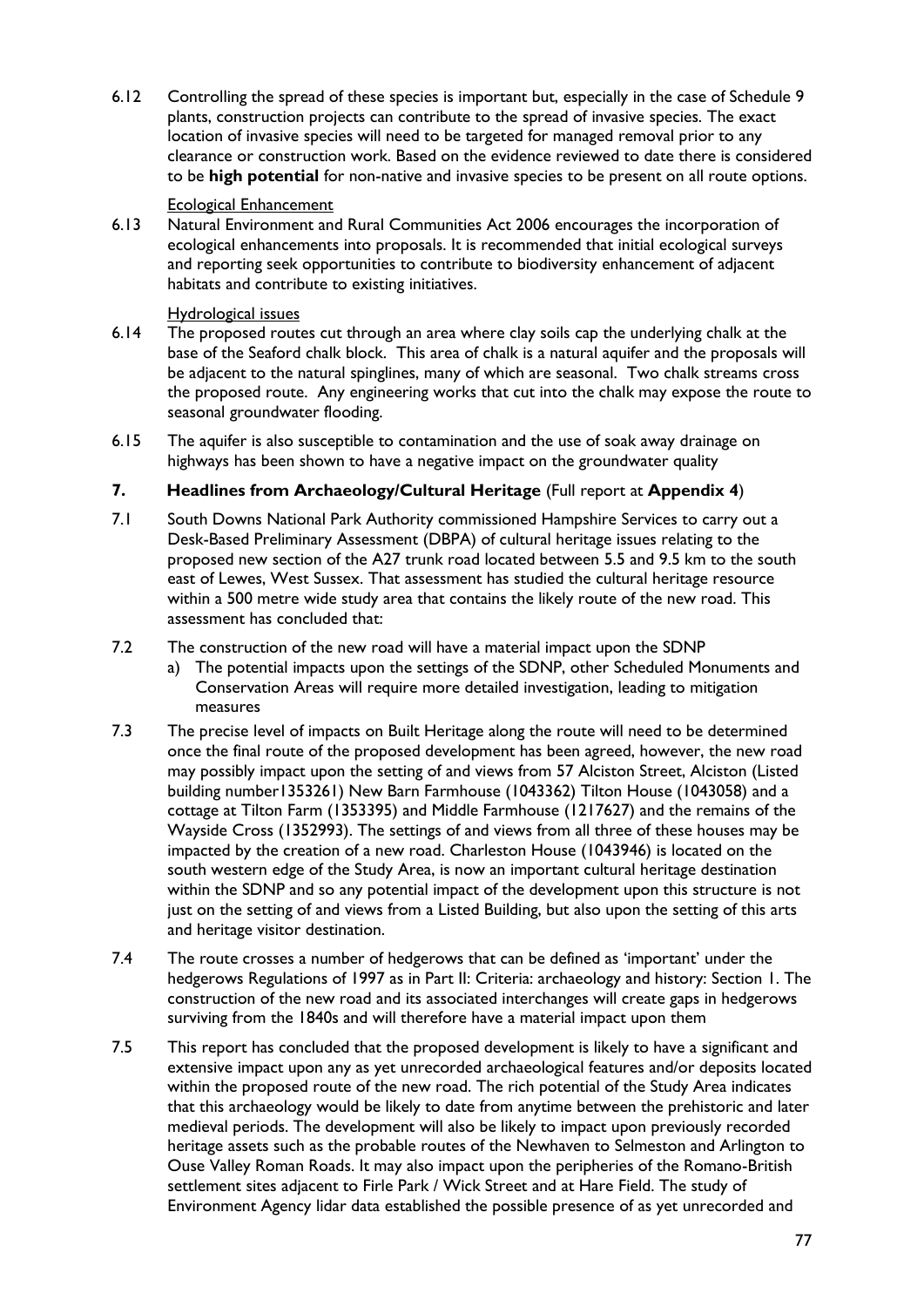undated earthworks within woodland at Molehill Shaw and land immediately to the north of that wood. It is likely that road construction will cross these earthworks

- 7.6 It is recommended that a programme of archaeological fieldwork be carried out in order to contextualise the prehistoric, Roman, early and late medieval archaeological remains that are known to exist in the Study Area and which are likely to be disturbed by road construction. Fieldwork should establish whether further Mesolithic activity sites (in addition to those previously identified around Selmeston) exist along the route of the new road. It should also aim to date the origins of the field systems that cross the Study Area and uncover further evidence in order to plot the routes of the Arlington to Ouse Valley and Newhaven to Selmeston Roman roads and also to see if these roads follow earlier prehistoric routes. Fieldwork should aim to establish the presence of any further Romano-British settlement along the proposed new road and also aim to establish whether early medieval settlement is present to the south west of Selmeston and to the north of Alciston, in addition to the Anglo-Saxon settlement and cemeteries already recorded to the north east of the Study Area.
- 7.7 A programme of archaeological fieldwork consisting of field walking, geoarchaeological survey, geophysical survey and trial trench evaluation should be carried out to fully assess the potential of as yet unrecorded archaeology along the route. This programme should then be followed by an assessment statement that should set out the terms of further investigation and excavation, leading to the academic publication and public dissemination of all results.
- 7.8 Any archaeological work carried out within the South Downs National Park should include public engagement as part of any mitigation strategy with any records deposited in a publically accessible archive.

## 8. **Headlines for Ecosystem Services (including Water)** (Maps at **Appendix 5**)

#### Outputs from the EcoServ GIS Tool

- 8.1 The tool makes use of a Base map to generate its outputs. This base map overlays a wide range of environmental datasets, including soils, geology, wildlife and habitat data. From this the tool produces output maps that consider a range of Ecosystem Service functions.
- 8.2 In terms of the A27 route option, EcoServ maps have been produced for the following services. These were considered the most relevant in terms of the location and the options being presented.

# Air Purification

8.3 Plants and trees are central to the cycle oxygen and carbon dioxide in the atmosphere, they have an important role to play in regulating levels of air pollution. Air purification occurs where habitats help to intercept and absorb airborne pollutants produced from road traffic.

#### Water Purification

8.4 Areas where vegetation provides benefits in terms of water purification effects near streams and water courses.

#### Noise regulation

8.5 Areas where habitats provide benefits in terms of absorbing noise pollution.

# **Pollination**

- 8.6 The effective pollination of crops by Bees and other pollinators is vital to the life cycle of many plants. We rely on this 'natural service' for growing food crops as well as other plants and wildflowers. This highlights the ability of areas to support wild pollinators and deliver pollination services.
- 8.7 Other map outputs were also considered for the following Ecosystem Services;
	- a) Accessible Nature
	- b) Green Travel
- 8.8 It was considered that they did not add value over and above the other assessments within this report - such as impacts on access and recreation opportunities.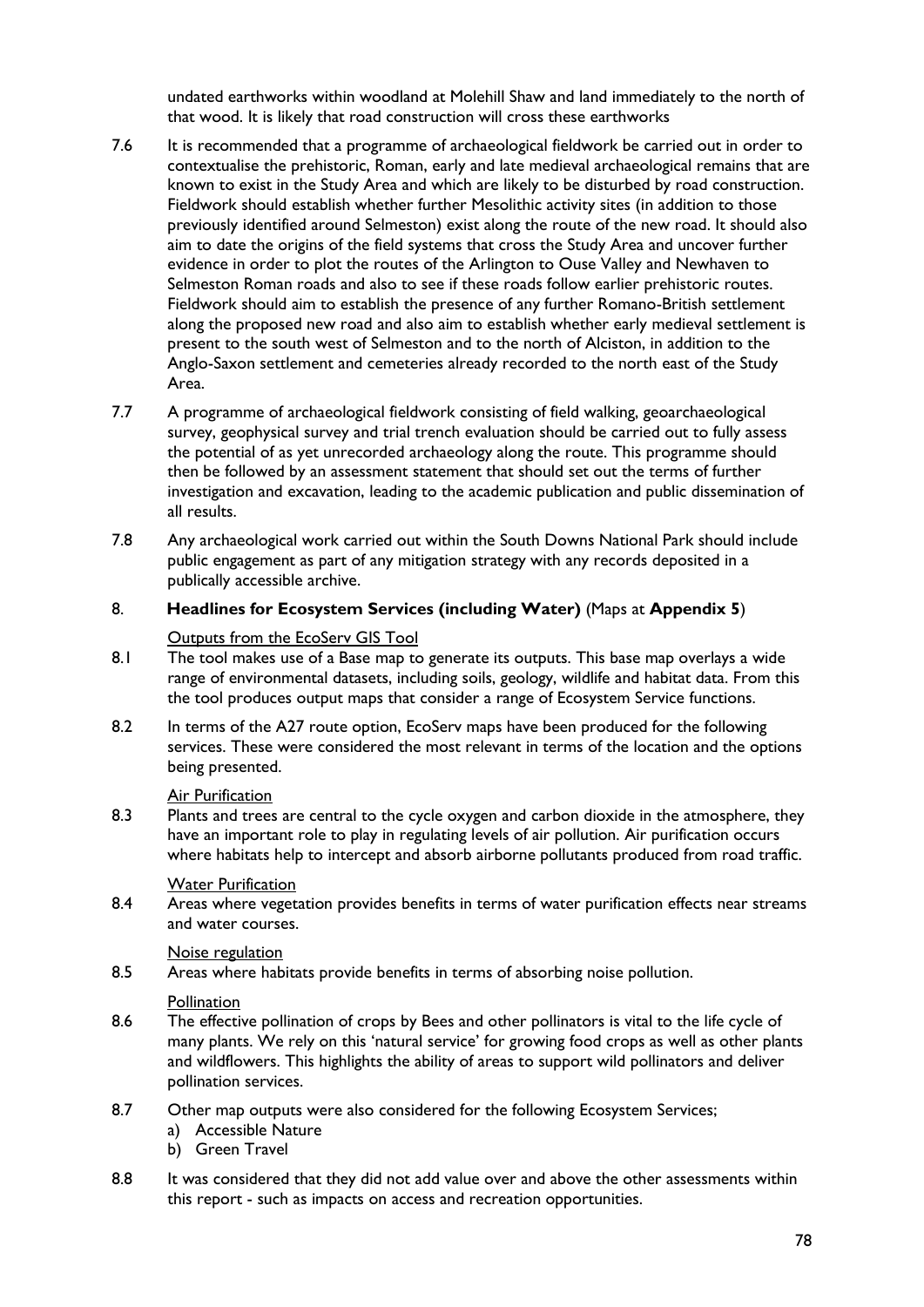- 8.9 It should be noted that many areas have potential to offer multiple benefits in terms of Ecosystem Services. This is certainly the case in terms of woodland and other semi-natural habitat types. In the interests of clarity, we have considered them individually in this case. There may be sites or features affected by the proposals that deliver a number of additional Ecosystem Services that provide public benefit or value.
- 8.10 In terms of other important cultural services that derive from our interaction with the natural environment, such as tranquillity, cultural heritage and recreational values, these are picked up in other assessments that support our submission.
- 8.11 For each service four output maps or 'scenarios' have been produced that show:
	- a) **Ecosystem service capacity:** The performance and capability of the natural environment to produce Ecosystem derived goods and services.
	- b) **Service demand areas:** Areas where there is societal demand (need) for a service and/or the need for ecological regulation
	- c) **Service delivery or benefitting areas:** Where capacity and demand coincide, this represents 'benefiting areas' or areas where it may be necessary to protect or enhance a specific Ecosystem Service.
	- d) **Management areas**: Highlights areas where there are gaps in provision occur, and where opportunities may exist to improve ecosystem service function.
- 8.12 In terms of the potential impacts of the route proposals on the study area in terms of Ecosystem service function, based on our initial analysis we make the following comments

#### Air Purification

- 8.13 There are a number of sites close to or adjoining the proposed route options that help to intercept or absorb pollutants from road traffic. In terms of the on-line and near off-line options the direct impacts upon these sites are likely to be less prominent. In terms of the Southern off-line option there will be direct impacts or loss of some of this capacity.
- 8.14 There is a cluster of prominent demand areas in relation to this function centred on the South of Selmeston, North of Alciston and at Berwick. These relate to the current line of the road. An on-line option would have a small effect on these, the near off-line and Southern Off-line options would move the proximity of the road towards two of these areas. This would increase the radius and distance of airborne particles and most likely increase pollution levels in proximity to the demand areas that sit close to the new routes.
- 8.15 Given that air purification is an important service function, and one that the current road relies on to regulate airborne pollutants from road traffic. The preferred option should be one that does not directly impact upon the capacity of the landscape to provide this function. The on-line and near off-line route have broadly similar levels of impact. The Southern Off-line option would be a very poor choice in this instance. The aim should be to enhance this capacity as far as is possible.

# **Water Purification**

- 8.16 There are a number of areas close to or adjoining the proposed route options that have a high capacity in terms of supporting the purification of water and have the ability to reduce impacts of pollutants before they reach watercourses. There are also a number of prominent watercourses in that location that rely on this service.
- 8.17 Most prominent are Compton Wood, Charleston Farm and Tilton Wood though there are other smaller areas in direct proximity to the current road alignment. In terms of an on-line or near Off-line option there is likely to be a direct impact on some of these areas. The Southern Off-line route will have a direct impact upon a large area of high capacity most notably Tilton Wood and Roseland Shaw. This would also suggest this route option would be a poor choice.

# Noise regulation

8.18 There is a strong correlation between the outputs from the tranquillity mapping and these results from the EcoServ mapping. The areas highlighted as having the least capacity, but highest demand map to those areas of lowest tranquillity. This supports the maps and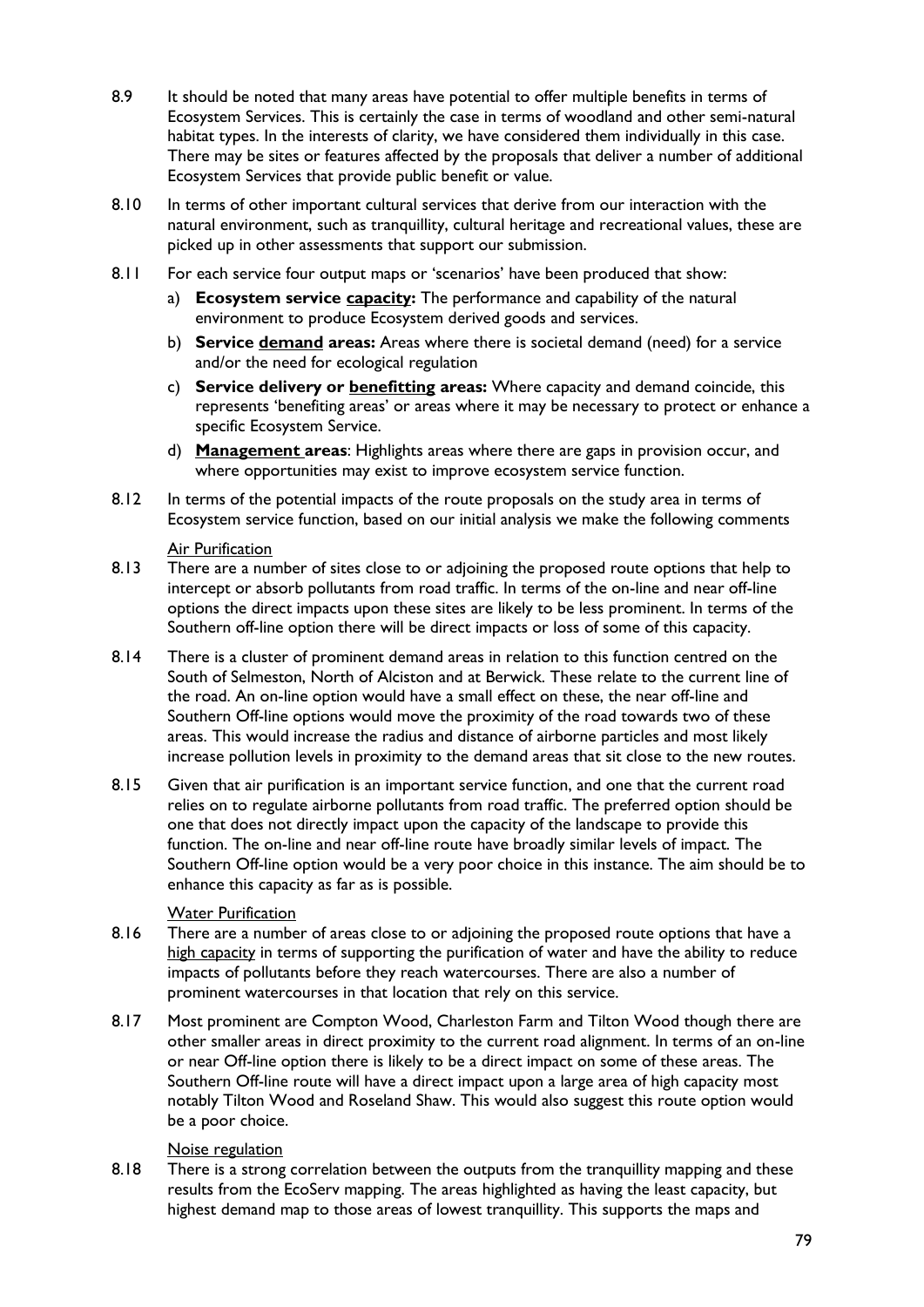provides and element of ground-truthing. This is also supported by the site surveys that were conducted at location near the proposed route options in 2015.

- 8.19 Again, there are a number of areas close to or adjoining the proposed route options that have a high capacity in terms of providing noise regulation services. Again these are Compton Wood, Tilton Wood and Roseland Shaw. This demonstrates the capacity of trees and woodland to deliver multiple benefits.
- 8.20 The demand for these services again focus on the population in the nearby settlements of Selmeston, Alciston and Berwick. In terms of an on-line or near Off-line route there is smaller impact. In terms of the Southern Off-line route there is likely to be a direct impact in terms of capacity and also effect in terms of Alciston particularly. In terms of management zones, the settlements are areas that require that these services are maintained or enhanced, and not reduced. So again, the Southern Off-line option would be the least desirable in this case.

#### Pollination

8.21 There are a number of core areas close to or adjoining the proposed routes that have very high capacity scores in terms of pollination. This relates to habitats, grassland and linear features that exist near to the current road alignment. There are also areas of high demand that demonstrate a need for strong service flows. Both the near off-line and the Southern off-line routes will have an impact upon this capacity. Though the Southern off-line route will have the greatest adverse impact upon benefiting areas and on functional links/buffer areas.

#### **9. Early Economic impacts**

9.1 The economic report is due in mid December 2016.

#### **10. Maps of Schemes**

10.1 Maps for the scheme are attached at **Appendix 6** onwards

### **11. P&P Committee / NPA Considerations**

- 11.1 Members will recall the background and discussions which led to the adoption of the SDNPA 'Position Statement' as the basis for responding to proposed road schemes for the A27 (Arundel, Chichester, Worthing & Lancing, East of Lewes) at the 23 September 2014 SDNPA meeting
- 11.2 Subsequently the A27 has been the subject of workshops and further discussions at the Member workshop on 1 December 2015, which took the decision to gather economic evidence for the impacts on the SDNP**.** There was also a pre P&P tour and presentation by HE and Mott MacDonald, and the Goodwood Estate at Goodwood, on 26 January 2016
- 11.3 This was followed by a pre P&P workshop March 2016 discussing the evidence on the impacts on the Special Qualities, and the P&P meeting where the decision 'to recommend to HE that taking either northern route option forward would lead to unacceptable and irreversible damage to the SDNP' was adopted
- 11.4 Finally, at the NPA meeting on 24 March 2016 it was decided that, following the last minute dropping of the northern route options, the Chair would write to HE expressing the view that HE had made the right decision in dropping the routes, and that the SDNPA would have vigorously defended the SDNP should either have come forward. It is clear that the successful outcome of this process in defending the National Park from a sudden, unexpected and serious threat was based upon detailed evidence of the impacts produced from across SDNPA, early Member level discussion, a clear strategic assessment, good officer relations with HE and strong partnership working across the National Park. The SDNPA will take the same approach for each new HE consultation but it is worth noting that this process is costly, taking up a large amount of officer time across the organisation which will have knock on effects in other areas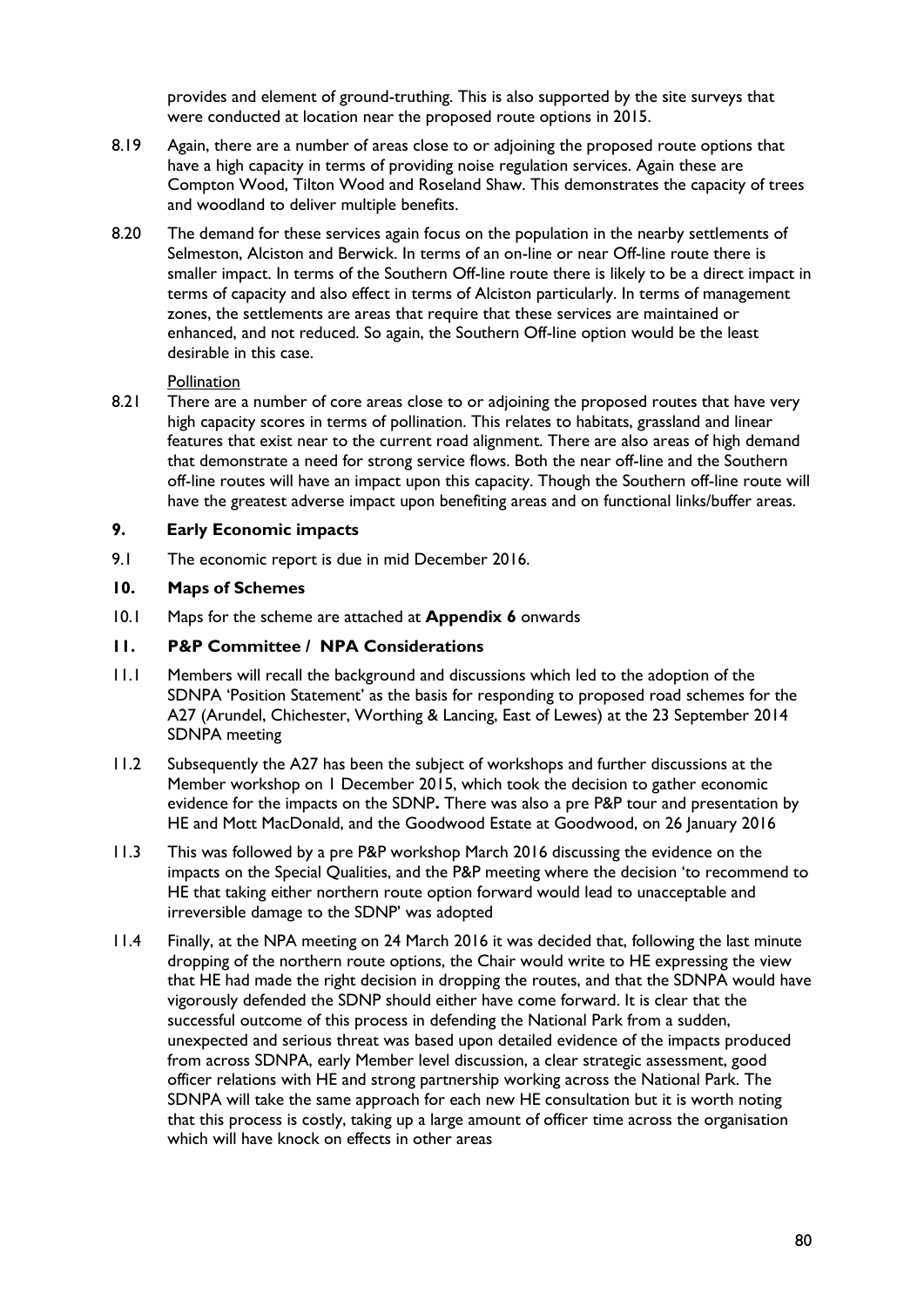# **12. Other Implications**

| Implication                                                                                                                                                                                                                                                                                                                                     | Yes*/No                                                                                                                                                                                                                |  |  |
|-------------------------------------------------------------------------------------------------------------------------------------------------------------------------------------------------------------------------------------------------------------------------------------------------------------------------------------------------|------------------------------------------------------------------------------------------------------------------------------------------------------------------------------------------------------------------------|--|--|
| Will further decisions be required by<br>another committee/full authority?                                                                                                                                                                                                                                                                      | No                                                                                                                                                                                                                     |  |  |
| Does the proposal raise any<br>Resource implications?                                                                                                                                                                                                                                                                                           | Yes - Officer time to respond to information and<br>subsequently once the preferred route is announced to<br>comment on and influence the decisions made                                                               |  |  |
| How does the proposal represent<br>Value for Money?                                                                                                                                                                                                                                                                                             | No VfM issues                                                                                                                                                                                                          |  |  |
| Are there any Social Value<br>implications arising from the<br>proposal?                                                                                                                                                                                                                                                                        | <b>No</b>                                                                                                                                                                                                              |  |  |
| Has due regard has been taken of the<br>South Downs National Park<br>Authority's equality duty as<br>contained within the Equality Act<br>2010?                                                                                                                                                                                                 | Yes, and there are no implications noted                                                                                                                                                                               |  |  |
| Are there any Human Rights<br>implications arising from the<br>proposal?                                                                                                                                                                                                                                                                        | No                                                                                                                                                                                                                     |  |  |
| Are there any Crime & Disorder<br>implications arising from the<br>proposal?                                                                                                                                                                                                                                                                    | No                                                                                                                                                                                                                     |  |  |
| Are there any Health & Safety<br>implications arising from the<br>proposal?                                                                                                                                                                                                                                                                     | No                                                                                                                                                                                                                     |  |  |
| Are there any Sustainability<br>implications based on the 5 principles<br>set out in the SDNPA Sustainability<br>Strategy:<br>I. Living within environmental limits<br>Ensuring a strong healthy and just<br>2.<br>society<br>Achieving a sustainable economy<br>3.<br>Promoting good governance<br>4.<br>Using sound science responsibly<br>5. | Improving journey time reliability may<br>encourage people to live further from their work<br>to use their vehicle more often<br>become more dependent on their vehicle, and the<br>technology and fuel that drives it |  |  |

# **13. Risks Associated with the Proposed Decision**

| <b>Risk</b>                                                                            | Likelihood | Impact          | <b>Mitigation</b>                                                                                     |
|----------------------------------------------------------------------------------------|------------|-----------------|-------------------------------------------------------------------------------------------------------|
| Opposing any<br>bypass is seen as<br>stifling economic<br>development<br>opportunities | Likely     | Not significant | The economic study may provide evidence<br>to support our call for a whole regional<br>transport plan |

# **ANDY BEATTIE Countryside Policy and Management – Wealden Heaths South Downs National Park Authority**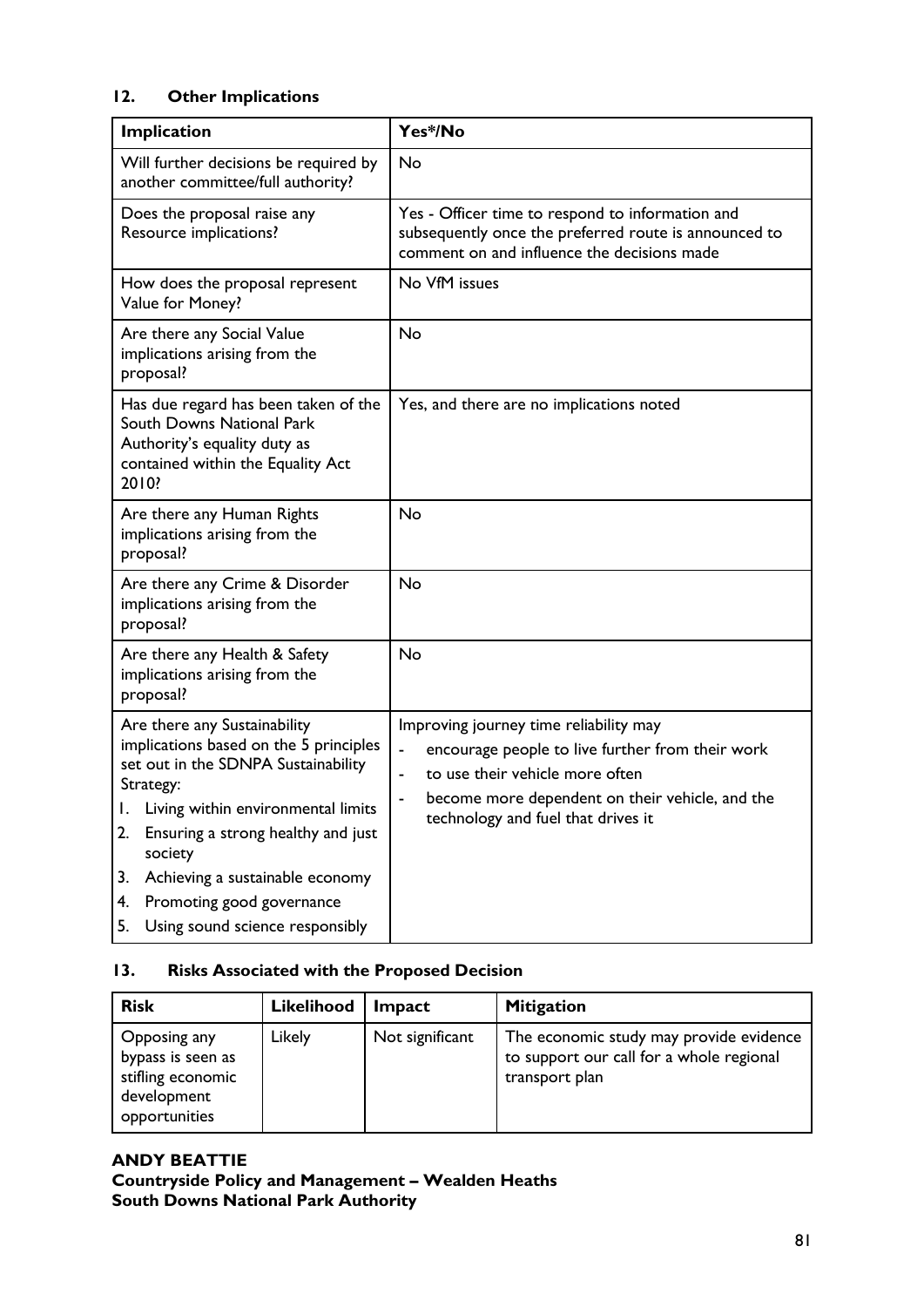| <b>Contact Officer:</b>               | <b>Andy Beattie</b>                                                                                                                                                                                                                                                                                       |  |  |
|---------------------------------------|-----------------------------------------------------------------------------------------------------------------------------------------------------------------------------------------------------------------------------------------------------------------------------------------------------------|--|--|
| Tel:                                  | 01730819242                                                                                                                                                                                                                                                                                               |  |  |
| email:                                | Andy.beattie@southdowns.gov.uk                                                                                                                                                                                                                                                                            |  |  |
| Appendices<br><b>SDNPA Consultees</b> | 1. NPA Position Statement<br>Landscape Report (including access and visual impact)<br>2.<br><b>Biodiversity Report</b><br>3.<br>Cultural Heritage Report<br>4.<br>5. EcoServe Maps<br>6. Scheme maps contained in HE consultation document<br>Chief Executive Officer; Director of Countryside Policy and |  |  |
|                                       | Management; Director of Planning; Chief Finance Officer; Monitoring<br>Officer; Legal Services, Cultural Heritage Lead, Landscape and<br>Biodiversity Lead (Water), Landscape and Biodiversity Lead (Chalk),<br>Landscape Officer, Access and Recreation Lead, Planning Policy<br>Manager                 |  |  |
| <b>External Consultees</b>            | <b>None</b>                                                                                                                                                                                                                                                                                               |  |  |
| <b>Background Documents</b>           | NPA March 2016<br>P&P Committee November 2016, Appendix 3. Appendix 5. Appendix<br>6, Appendix 7                                                                                                                                                                                                          |  |  |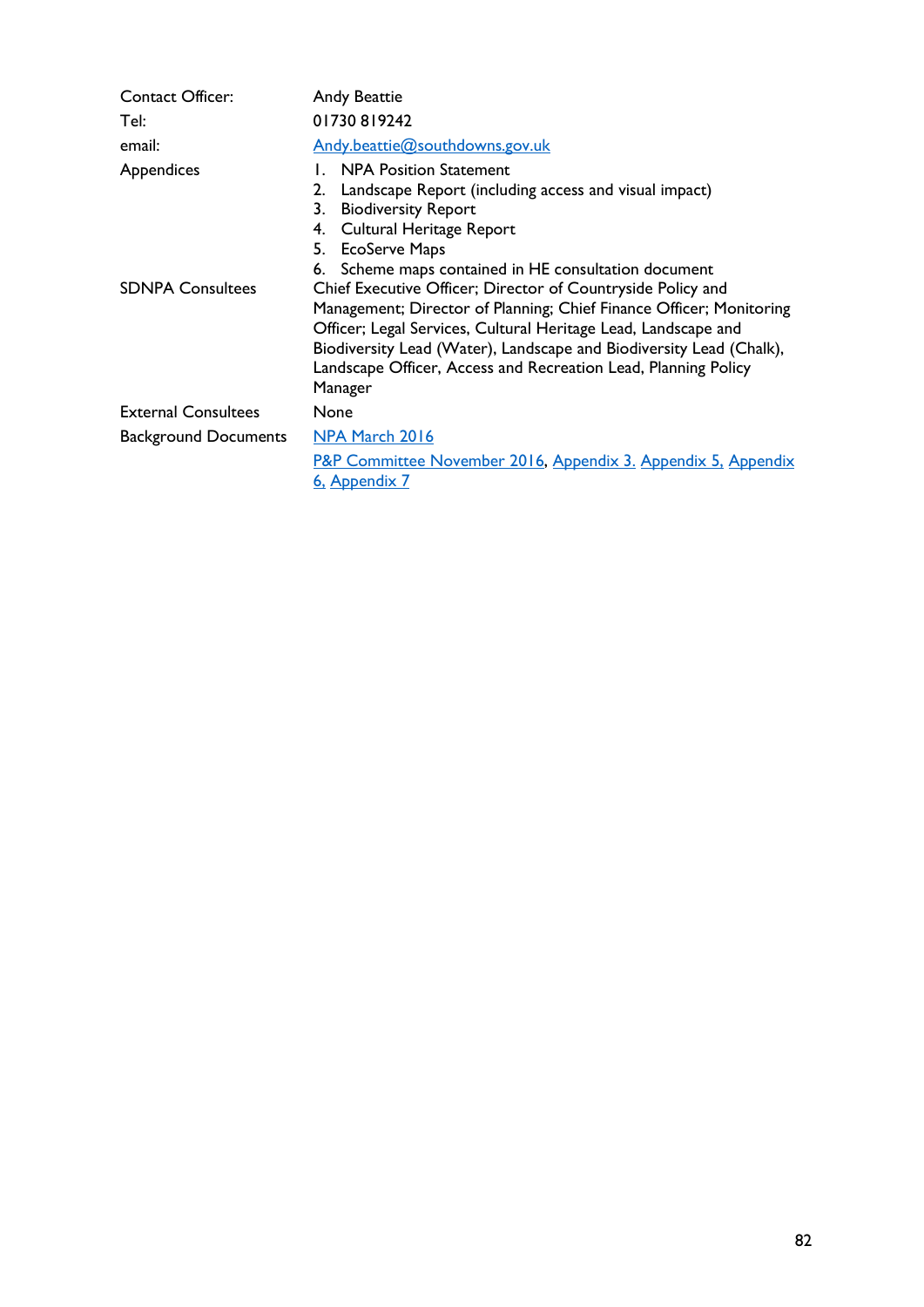#### **Agenda Item 12 Report 2616 Appendix 1 A27 Position Statement**

# **SOUTH DOWNS NATIONAL PARK AUTHORITY**

### **Position Statement on A27 route corridor:**



1. The approach set out below will be consistently applied by the Authority in the case of any future transport infrastructure projects – road, rail, airport or port related – which may come forward. In relation to roads in particular, Defra guidance in 'English National Parks and the Broads - UK Government Vision and Circular 2010', states:

*'there is a strong presumption against any significant road widening or the building of new roads through a (National) Park unless it can be shown there are compelling reasons for the new or enhanced capacity and with any benefits outweighing the costs significantly. Any investment in trunk roads should be directed to developing routes for long distance traffic which avoids the Parks'*.

2. In responding to any general proposals or specific schemes for upgrading sections of the A27, the South Downs National Park Authority will frame its views according to the statutory Purposes of National Parks as laid down by Parliament:

Purpose 1 is to conserve and enhance the natural beauty, wildlife and cultural heritage of the NP Purpose 2 is to promote opportunities for the understanding and enjoyment of its special qualities

- 3. In bringing forward schemes, and in the detailed design of any chosen options, the Highways Agency has a statutory duty under Section 62 (1) of the Environment Act (1995) "to have regard to the twin purposes of the National Park".
- 4. There is a corresponding Duty on the Authority "to seek to foster the social and economic wellbeing of the local communities within the National Park in pursuit of the two Purposes". This Duty is important and also relates to all of the Special Qualities.
- 5. The use of the term impact in this document follows the approach set out in EU Environmental Impact Assessment (EIA) legislation, ie such impacts may be positive or negative, direct or secondary, and will be considered relative to the impacts of the current situation.
- 6. In considering any proposals the South Downs National Park Authority will be mindful that the current state of congestion on sections of the A27 creates secondary impacts on routes within the National Park and its communities – for example pollution from stationary queuing vehicles or diversion of traffic onto smaller roads within the boundary. Where feasible, the primary impacts of any new schemes must therefore be objectively assessed alongside the potential secondary impacts.
- 7. In assessing the specific impacts of any detailed options the South Downs National Park Authority will ask the Highways Agency to use the framework of the seven Special Qualities of the National Park (see Note). These are listed below, and a full description is in **Annex A** . Under each SQ are described the types of impacts which proposed schemes might have on it and which the South Downs National Park Authority would expect to see objectively assessed:
	- 1) Diverse, inspirational landscapes and breath-taking views. (impacts to be assessed should include: effects on landscape character, experience of the landscape and long, uninterrupted views)
	- 2) Tranquil and unspoilt places. (impacts to be assessed should include: noise, lighting, effects on dark night skies; reduction of disturbance from some existing roads)
	- 3) A rich variety of wildlife and habitats including rare and internationally important species (impacts to be assessed should include; effects on internationally, nationally and locally designated and protected habitats and species, fragmentation and connectivity issues)